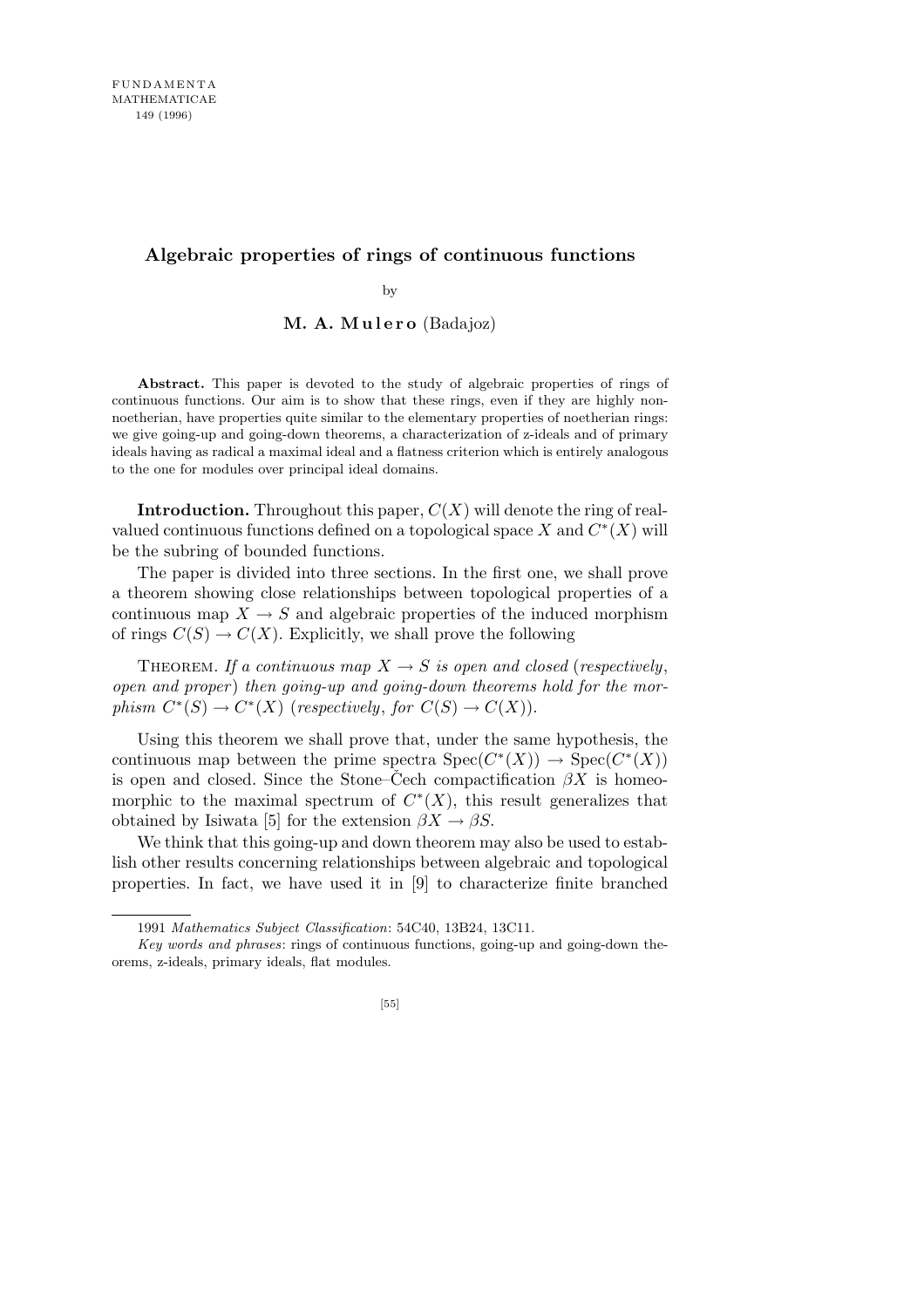coverings between topological spaces by means of the algebraic properties of the corresponding morphisms of rings.

The second section deals with z-ideals. If m is a maximal ideal in a noetherian ring, it is well known that any m-primary ideal contains some power  $\mathfrak{m}^n$ . If  $\mathfrak{m}$  is a maximal ideal in  $C(X)$ , then any power  $\mathfrak{m}^n$  coincides with m, and we prove that m *is the unique* m-*primary ideal in*  $C(X)$ . In fact, we shall prove that if the radical of an ideal  $I$  of  $C(X)$  is a z-ideal, then  $I = rad(I)$ .

In the third section, these results about z-ideals are applied to obtain a pair of flatness criteria for  $C(X)$ -modules. We prove that the flatness criterion given by Neville [11] for F-spaces remains valid for *C*(*X*)-modules of finite presentation for any space  $X$ . Finally, we state the following criterion:

THEOREM. If every closed set in X is a zero-set, then a  $C(X)$ -module *M of finite presentation is flat if and only if it is torsion-free.*

**Preliminaries.** Concerning rings of continuous functions, we use the same notation and terminology as in [4] and, as usual in this framework, *X* and *S* will henceforth be completely regular spaces and every map  $X \to S$ will be assumed to be continuous. For algebraic concepts, the reader may consult [1], [3] or [8]. Nevertheless, we review some notation that will be used in the paper.

The set of prime ideals in a ring *A*, i.e., the *prime spectrum*, will be denoted by  $Spec(A)$ . We shall consider this space endowed with the Zariski topology: For any subset *C* of *A*, let  $V(C) = \{ \mathfrak{p} \in \text{Spec}(A) : C \subseteq \mathfrak{p} \}$ and take as closed sets in  $Spec(A)$  all subsets of the form  $V(C)$ . If  $f \in A$ , we put  $D(f) = Spec(A) - V(f)$ . The collection of those open sets forms a basis of open sets of  $Spec(A)$ . Each morphism of rings  $h : A \rightarrow B$  induces a continuous map  $h^*$ :  $Spec(B) \to Spec(A)$  which sends  $\mathfrak{p} \in Spec(B)$  to  $h^{-1}(\mathfrak{p}) \in \text{Spec}(A).$ 

The definition and basic properties of rings and modules of fractions may be found in [1] or in [8]. Let p be a prime ideal in a ring *A*. If *M* is an *A*-module we denote by *M*<sup>p</sup> the localization, or module of fractions, of *M* with respect to the multiplicatively closed subset  $A$ − $\mathfrak{p}$  of *A*. If  $h : A \rightarrow B$  is a morphism of rings, we denote by  $B_p$  the ring of fractions of *B* with respect to the multiplicatively closed subset  $h(A - \mathfrak{p})$ .

LEMMA 0.1. Let  $h: A \to B$  be a morphism of rings and  $h^*: Spec(B) \to$ Spec(*A*) *the induced continuous map.*

(i) *If h is a surjective morphism*, *then h ∗ is a homeomorphism between*  $Spec(B)$  *and the closed subset*  $V(ker(h))$  *of*  $Spec(A)$ *.* 

(ii) *If B is the ring of fractions of A with respect to a multiplicatively closed subset S of A*, *i.e.*,  $B = \{a/s : a \in A, s \in S\}$  *and*  $h : A \rightarrow B$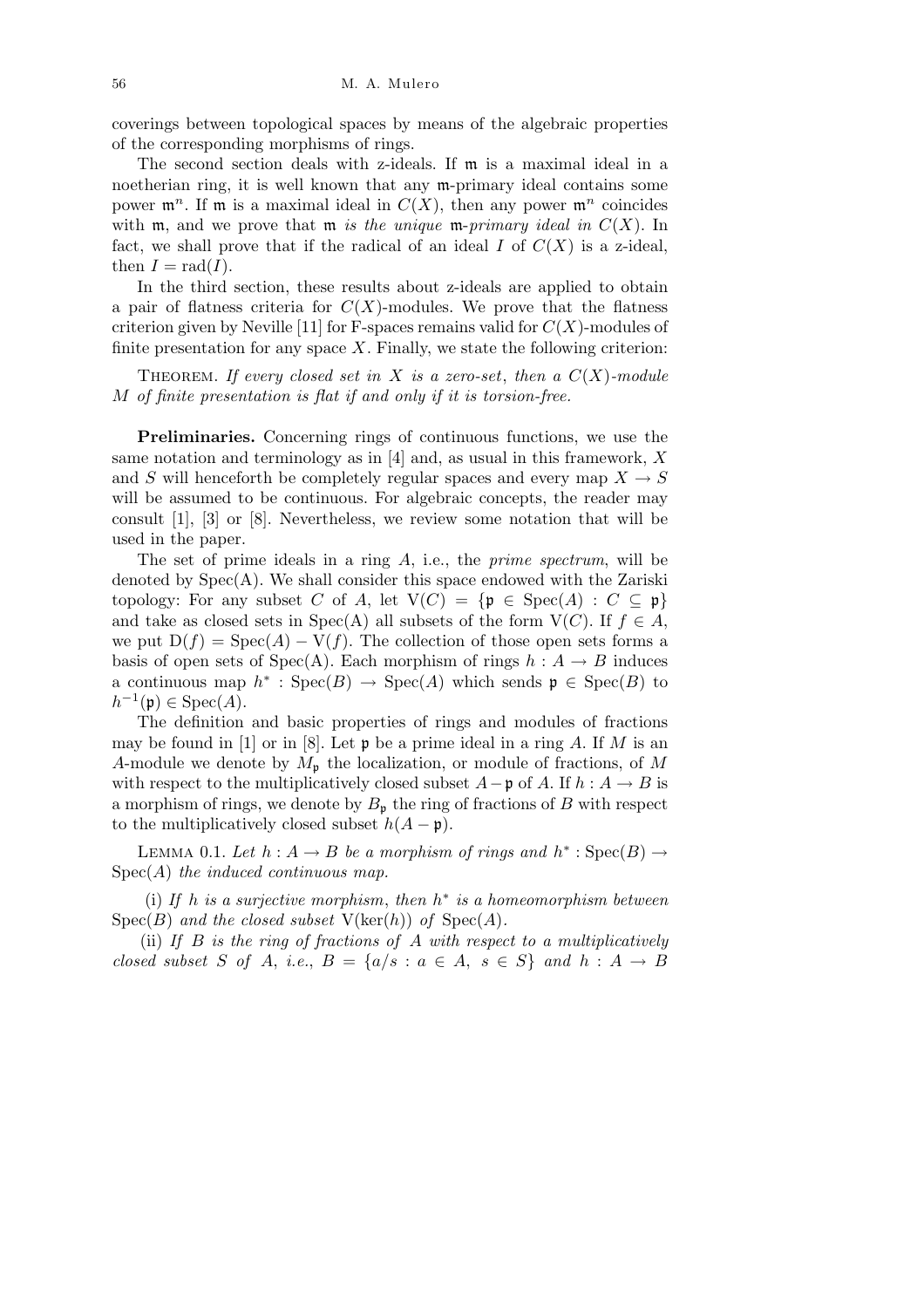*is the natural morphism which sends*  $a \in A$  *to*  $a/1 \in B$ , *then*  $h^*$  *is* a *homeomorphism between*  $Spec(B)$  *and the subset*  $\{ \mathfrak{p} \in Spec(A) : \mathfrak{p} \cap S = \emptyset \}$ *of*  $Spec(A)$ *. In particular*,  $Spec(A_p) = \{ \mathfrak{q} \in Spec(A) : \mathfrak{q} \subseteq \mathfrak{p} \}.$ 

(iii) *If h is an injective morphism*, *then every minimal prime ideal in A belongs to the image of h ∗ . Hence*, *h ∗ has dense image.*

P r o o f. (i) and (ii) are well known.

(iii) Let p be a minimal prime ideal in *A*. If *h* is an injective morphism, then so is the morphism  $A_{\mathfrak{p}} \to B_{\mathfrak{p}}$  induced by *h* (see Proposition 3.9 of [1]). Hence,  $B_{\mathfrak{p}} \neq 0$  and therefore  $Spec(B_{\mathfrak{p}}) \neq \emptyset$ . If  $\mathfrak{q} \in Spec(B_{\mathfrak{p}})$ , then  $h^*(\mathfrak{q}) \in$ Spec( $A_p$ ). Since p is a minimal prime ideal in *A*, one has  $Spec(A_p) = \{p\}$ . Hence  $h^*(q) = p$ .

We shall use the homeomorphisms given in (i) and (ii) of the above lemma without further mention. Thus, if *I* is an ideal of a ring *A*, we shall not distinguish Spec(*A/I*) from V(*I*). By a *minimal prime over-ideal* of *I* we shall mean a minimal prime ideal in *A/I*.

The *radical* of an ideal *I* of *A* is the ideal  $rad(I) = \{f \in A : f^n \in I \text{ for } I \in I\}$ some  $n \in \mathbb{N}$ . This ideal is just the intersection of all prime ideals containing *I* (see [8], (1.E)).

Recall that an *A*-module *M* is said to be *flat* if the tensor product  $\otimes_A M$ is an exact functor. The *support* of *M* is the set  $\text{Supp}(M)$  of prime ideals **p** of *A* such that  $M_{\mathfrak{p}} \neq 0$ .

Between the ring  $C(X)$  and its subring of bounded functions  $C^*(X)$ there exists an algebraic relation that we shall use here:

LEMMA 0.2.  $C(X)$  *is the localization, or ring of fractions, of*  $C^*(X)$ *with respect to the multiplicatively closed subset*

$$
M_X = \{ f \in C^*(X) : 0 \notin f(X) \}.
$$

P r o o f. Every  $f \in C(X)$  can be written as the fraction

$$
f = \frac{f \cdot (1 + f^2)^{-1}}{(1 + f^2)^{-1}}.
$$

An immediate consequence of the above lemma is that  $Spec(C(X))$  is the following subspace of  $Spec(C^*(X))$ :

$$
\operatorname{Spec}(C(X)) = \{ \mathfrak{p} \in \operatorname{Spec}(C^*(X)) : \mathfrak{p} \cap M_X = \emptyset \}.
$$

The *maximal spectrum* of  $C(X)$ , i.e., the subspace of  $Spec(C(X))$  consisting of all maximal ideals in  $C(X)$ , will be denoted by  $M(X)$ , and the maximal spectrum of  $C^*(X)$  will be denoted by  $M^*(X)$ . The topology induced on these subspaces by the Zariski topology is also known as the *Stone topology* or *hull-kernel topology*. It is well known that *X* can be identified with a dense subspace of  $M(X)$ : each point  $x \in X$  defines the maximal ideal  $\mathfrak{m}_x = \{ f \in C(X) : f(x) = 0 \}$ ; and the same holds for  $M^*(X)$ : the point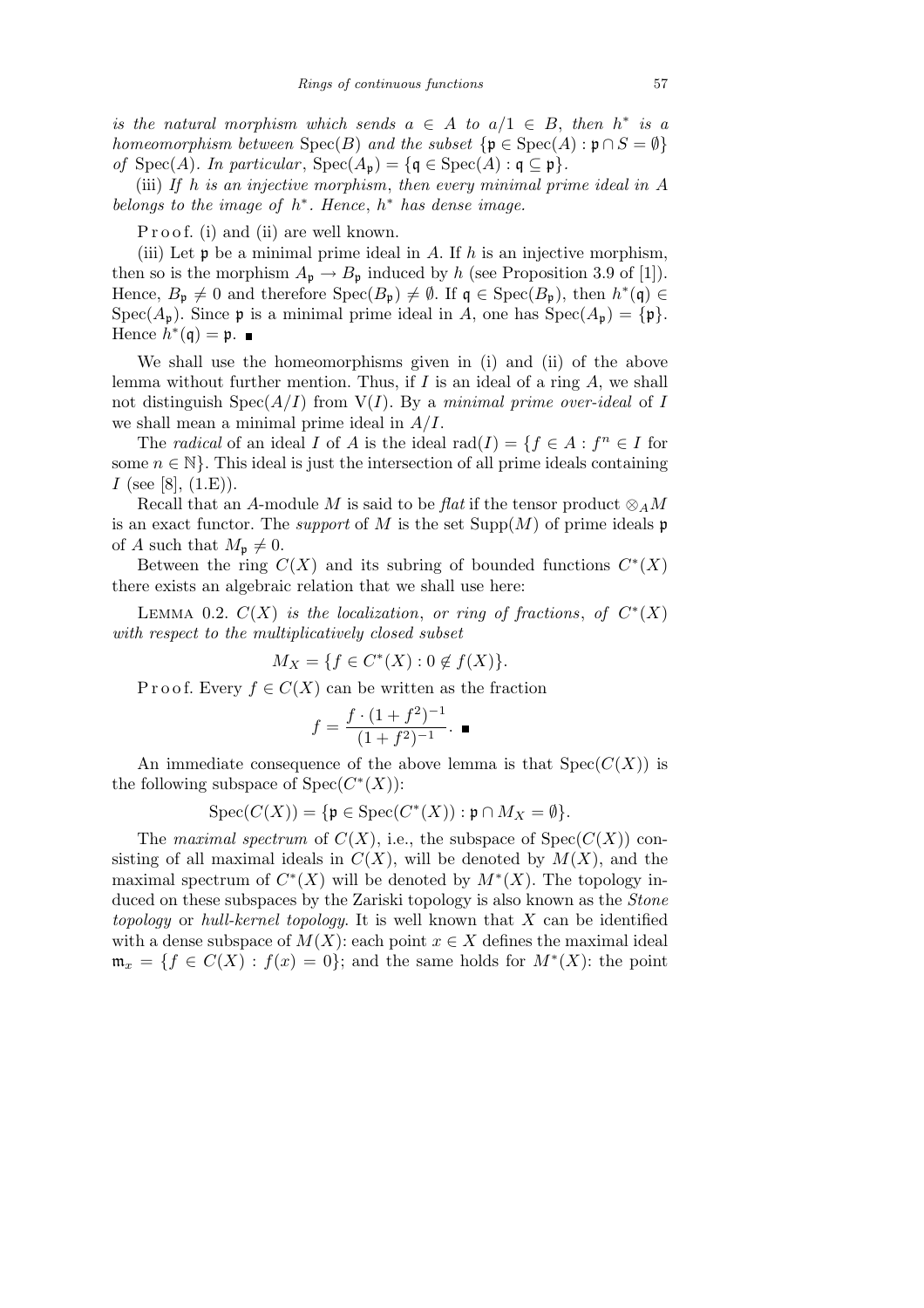*x* defines the maximal ideal  $\mathfrak{m}_x^* = \{f \in C^*(X) : f(x) = 0\}$ . It is also well known that both  $M(X)$  and  $M^*(X)$  are compact Hausdorff spaces that can be identified with  $\beta X$ , the Stone–Cech compactification of X.

Lemma 0.3. *Every prime ideal in C*(*X*) *is contained in a unique maximal ideal and the map*  $r_X$  :  $Spec(C(X)) \rightarrow M(X)$  *that sends each prime ideal to the unique maximal ideal containing it*, *is a continuous retraction.*

P r o o f. It is proved in [4], Theorem 2.11, that every prime ideal in  $C(X)$ is contained in a unique maximal ideal, and in [2] that  $r_X$  is continuous.

Every map  $\pi$  :  $X \rightarrow S$  defines, by composition, two morphisms of rings  $C(S) \rightarrow C(X)$  and  $C^*(S) \rightarrow C^*(X)$  that induce continuous maps  $\pi_s$  : Spec( $C(X)$ )  $\rightarrow$  Spec( $C(S)$ ) and  $\pi^*$  : Spec( $C^*(X)$ )  $\rightarrow$  Spec( $C^*(S)$ ) which send  $\mathfrak{p} \in \text{Spec}(C(X))$  (respectively  $\mathfrak{p} \in \text{Spec}(C^*(X))$ ) to  $\mathfrak{p} \cap C(S) =$  ${f \in C(S) : f \circ \pi \in \mathfrak{p}}$  (respectively, to  $\mathfrak{p} \cap C^*(S)$ ). The extension of  $\pi$  to the Stone–Cech compactification,  $\pi_{\beta}: \beta X \to \beta S$ , can be taken to be the following composition:

 $\beta X = M(X) \hookrightarrow \text{Spec}(C(X)) \stackrel{\pi_s}{\rightarrow} \text{Spec}(C(S)) \stackrel{r_S}{\rightarrow} M(S) = \beta S.$ 

## **1. Going-up and going-down theorems for open and closed maps**

DEFINITION 1.1. Let  $h : A \rightarrow B$  be a morphism of rings and  $h^*$ :  $Spec(B) \rightarrow Spec(A)$  the induced continuous map. We say that *the going-up theorem holds for h* if for any  $\mathfrak{p}, \mathfrak{p}' \in \text{Spec}(A)$  such that  $\mathfrak{p} \subseteq \mathfrak{p}'$ , and for any  $\mathfrak{q} \in (h^*)^{-1}(\mathfrak{p})$ , there exists  $\mathfrak{q}' \in \text{Spec}(B)$  such that  $h^*(\mathfrak{q}') = \mathfrak{p}'$  and  $\mathfrak{q} \subseteq \mathfrak{q}'$ . That is to say,  $h^*(V(q)) = V(p)$ .

Similarly, *the going-down theorem holds for h* if for any  $\mathfrak{p}, \mathfrak{p}' \in \text{Spec}(A)$ such that  $\mathfrak{p} \subseteq \mathfrak{p}'$ , and for any  $\mathfrak{q}' \in (h^*)^{-1}(\mathfrak{p}')$ , there exists  $\mathfrak{q} \in \text{Spec}(B)$  such that  $h^*(\mathfrak{q}) = \mathfrak{p}$  and  $\mathfrak{q} \subseteq \mathfrak{q}'$ . That is to say,  $h^*(\text{Spec}(B_{\mathfrak{q}'})) = \text{Spec}(A_{\mathfrak{p}'}).$ 

LEMMA 1.2. Let  $h: A \to B$  be a morphism of rings and  $h^*: Spec(B) \to$ Spec(*A*) *the induced continuous map. The going-up theorem holds for h if and only if h ∗ is closed.*

Proof. If  $h^*$  is closed, then for any  $\mathfrak{q} \in \text{Spec}(B)$ ,  $h^*(V(\mathfrak{q}))$  is a closed set, hence it contains the closure  $V(h^*(q))$  of  $h^*(q)$ . Therefore, the going-up theorem holds for *h*.

Conversely, suppose that the going-up theorem holds for *h*. Any closed subset of  $Spec(B)$  is  $V(I)$  for some ideal *I* of *B*. It is easy to check that if *I* is an ideal of *B*, then the going-up theorem also holds for the morphism  $A/h^{-1}(I) \rightarrow B/I$  induced by *h*. Since this morphism is injective, Lemma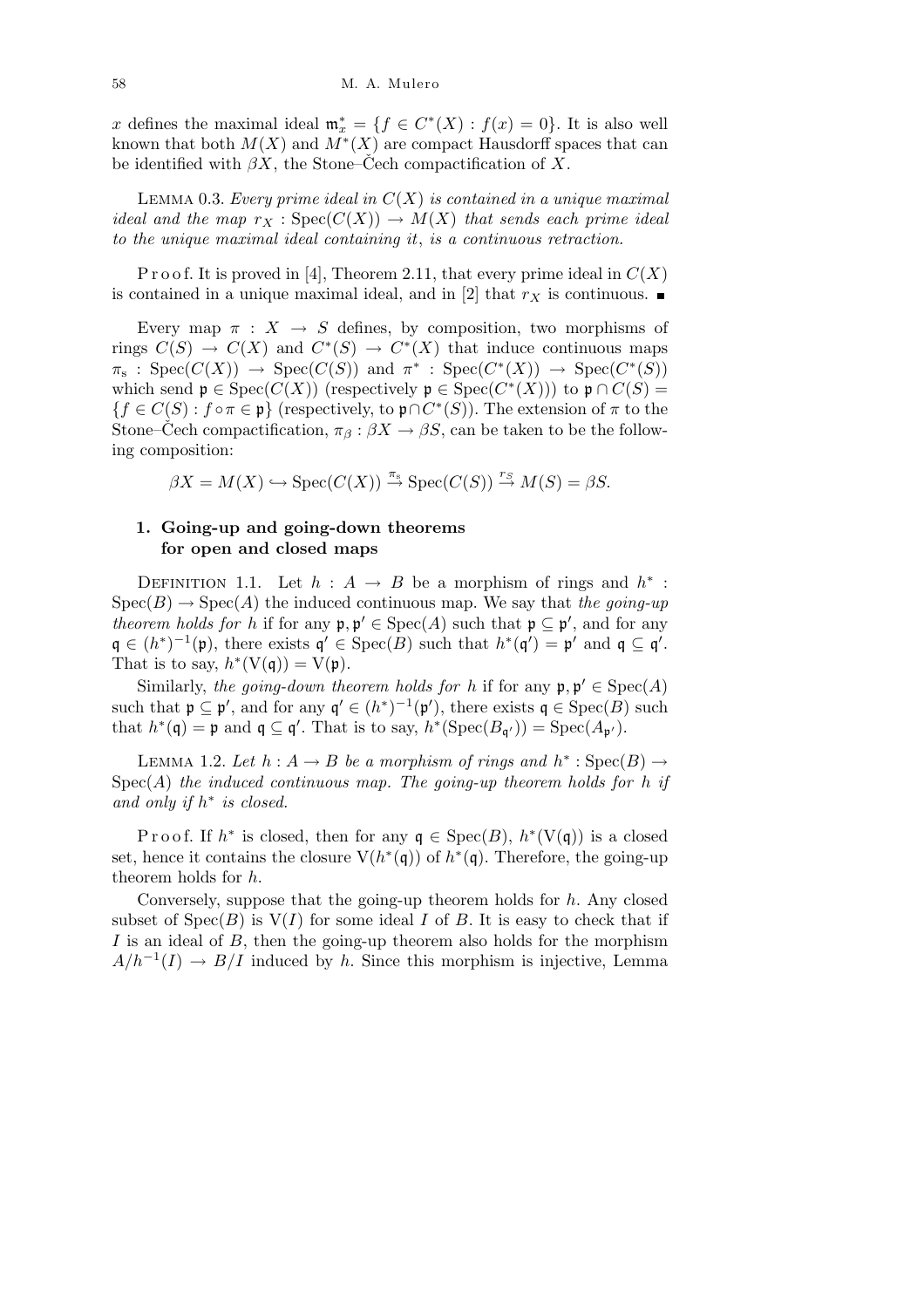0.1(iii) proves that any minimal prime over-ideal  $\mathfrak{p}$  of  $h^{-1}(I)$  comes from a prime ideal  $\mathfrak q$  in  $B/I$  and then, by the going-up theorem, we have

$$
h^*(V(I)) = h^*(Spec(B/I)) = V(h^{-1}(I)) = Spec(A/h^{-1}(I)).
$$

Note that if  $\pi : X \to S$  is an open and closed map then S is the union of the open and closed subsets  $\pi(X)$  and  $S - \pi(X)$ . This implies that  $C(S)$ is (isomorphic to) the direct product  $C(S) = C(\pi(X)) \times C(S - \pi(X))$  and consequently  $Spec(C(S))$  is the union of the disjoint open and closed subsets  $Spec(C(\pi(X)))$  and  $Spec(C(S - \pi(X)))$  (and the same for  $C^*(S)$ ). Thus, for our purposes there is no loss of generality in assuming from now on that every open and closed map is surjective.

The morphism of rings  $C(S) \rightarrow C(X)$  induced by an open and closed map  $\pi : X \to S$  is injective and its image is the subring of functions in *C*(*X*) which are constant on every fibre of *π*. By abuse of notation, given a function  $f \in C(S)$  we shall also write *f* for the function  $f \circ \pi$ .

DEFINITION 1.3. Let  $\pi$  :  $X \to S$  be open and closed. If a function  $g \in C(X)$  is bounded on every fibre of  $\pi$ , we define the functions  $g^*(s) =$  $\sup\{g(x) : x \in \pi^{-1}(s)\}\$ and  $g_*(s) = \inf\{g(x) : x \in \pi^{-1}(s)\}\$ on S. It is easy to prove that both functions are continuous.

LEMMA 1.4. Let  $\pi$  :  $X \rightarrow S$  be open and closed. Let  $\mathfrak p$  be a prime ideal *in*  $C^*(S)$  *and g a non-negative function in*  $C^*(X)$ *. If g becomes invertible in*  $C^*(X)_{\mathfrak{p}}$ *, then*  $g_*$  *becomes invertible in*  $C^*(S)_{\mathfrak{p}}$ *.* 

P r o o f. Suppose that *g* becomes invertible in  $C^*(X)_{\mathfrak{p}}$ . Then, for some  $g' \in C^*(X)$  and  $s \in C^*(S) - \mathfrak{p}$ , one has  $(g/1) \cdot (g'/s) = 1$  in  $C^*(X)_{\mathfrak{p}}$ , i.e.,  $t \cdot g' \cdot g = t \cdot s$  for some  $t \in C^*(S) - \mathfrak{p}$ . Thus,  $t \cdot g' \cdot g \in C^*(S) - \mathfrak{p}$ . Since  $\mathfrak{p}$  is an absolutely convex ideal (Theorem 5.5 of [4]),  $|t \cdot g' \cdot g| = |t \cdot g'| \cdot g \in C^*(S) - \mathfrak{p}$ . If  $h = |t \cdot g'| \cdot (\sup_{x \in X} |t \cdot g'|(x))^{-1}$  then  $h \cdot g \in C^*(S) - \mathfrak{p}, 0 \leq h \leq 1$  and consequently  $0 \leq h \cdot g \leq g$ . Hence  $h \cdot g \leq g_*$  because  $h \cdot g$ , as a function on *X*, is constant on every fibre of  $\pi$ . Since  $\mathfrak{p}$  is a convex ideal, one has  $g_* \notin \mathfrak{p}$ , i.e.,  $g_*$  becomes invertible in  $C^*(S)_{\mathfrak{p}}$ .

THEOREM 1.5. *If*  $\pi$  :  $X \rightarrow S$  *is open and closed, then the going-up and going-down theorems hold for the morphism*  $C^*(S) \to C^*(X)$ .

P r o o f. Let q be a prime ideal in  $C^*(X)$  and  $\mathfrak{p} = \pi^*(\mathfrak{q})$ .

*Going-up theorem*: Let  $\mathfrak{p}'$  be a prime ideal in  $C^*(S)$  such that  $\mathfrak{p} \subseteq \mathfrak{p}'$ . The fibre of  $\mathfrak{p}'$  by  $\pi^*$  is just (see [1] Chapter 3, Exercise 21)  $(\pi^*)^{-1}(\mathfrak{p}') = \operatorname{Spec}(C^*(X)_{\mathfrak{p}'}/\mathfrak{p}' \cdot C^*(X)_{\mathfrak{p}'}) = \operatorname{V}(\mathfrak{p}' \cdot C^*(X)) \cap \operatorname{Spec}(C^*(X)_{\mathfrak{p}'}).$ 

Suppose that in this fibre there are no prime ideals containing q, i.e.,

$$
V(\mathfrak{q}) \cap V(\mathfrak{p}' \cdot C^*(X)) \cap \operatorname{Spec}(C^*(X)_{\mathfrak{p}'}) = \emptyset.
$$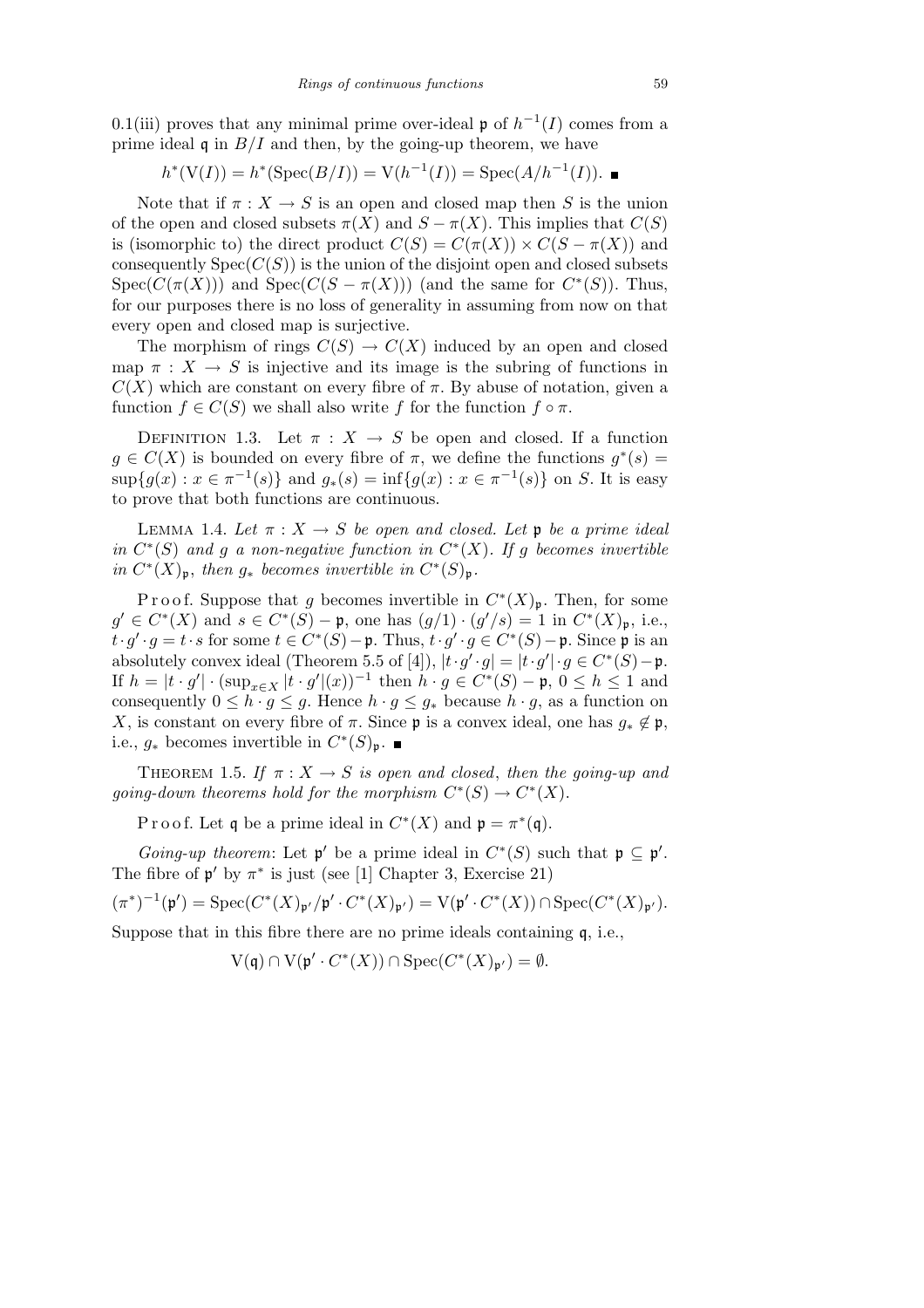Since  $V(q) \cap V(p' \cdot C^*(X)) = V(q + p' \cdot C^*(X))$ , the ideal  $q + p' \cdot C^*(X)$  is not since  $\mathbf{v}(\mathbf{q}) \cap \mathbf{v}(\mathbf{p} \cdot \mathbf{C} \mathbf{a}) = \mathbf{v}(\mathbf{q} + \mathbf{p} \cdot \mathbf{C} \mathbf{a})$ , the ideal  $\mathbf{q} + \mathbf{p} \cdot \mathbf{C} \mathbf{a}$  is not contained in any prime ideal in  $C^*(X)_{\mathbf{p}'}$  and therefore, there is  $f + \sum g_i \cdot f_i \in$  $\mathfrak{q} + \mathfrak{p}' \cdot C^*(X)$ , where  $f \in \mathfrak{q}, g_i \in \mathfrak{p}'$  and  $f_i \in C^*(X)$ , which becomes invertible  $g_i \in V$  (*X*), where  $j \in \mathfrak{q}$ ,  $g_i \in \mathfrak{p}$  and  $j_i \in V$  (*X*), which becomes invertible in  $C^*(X)_{\mathfrak{p}'}$ , i.e.,  $f + \sum g_i \cdot f_i$  does not belong to any prime ideal in  $C^*(X)_{\mathfrak{p}'}$ . Since prime ideals in rings of continuous functions are convex (Theorem 5.5 since prime ideals in rings of continuous functions are convex (1 neorem 3.3)<br>of [4]), this implies that if  $g = \sum g_i^2$ , then  $f^2 + g$  is invertible in  $C^*(X)_{\mathfrak{p}'}$ . But *g* =  $\sum g_i^2$  ∈ *p*<sup>*'*</sup> and since  $0 \le (f^2)_* \le f^2$  and  $f \in \mathfrak{q}$ , by the convexity of  $\mathfrak{q}$ , one has  $(f^2)_*$  ∈  $\mathfrak{q} \cap C^*(S) = \mathfrak{p} \subseteq \mathfrak{p}'$  and therefore,  $(f^2 + g)_* = (f^2)_* + g \in \mathfrak{p}'.$ By 1.4, this is a contradiction. Hence, the going-up theorem holds.

*Going-down theorem:* We must prove that every prime ideal in  $C^*(S)$ contained in  $\mathfrak{p}$  is the image by  $\pi^*$  of some prime ideal in  $C^*(X)$  contained in q, i.e., that the map  $Spec(C^*(X)_{\mathfrak{q}}) \to Spec(C^*(S)_{\mathfrak{p}})$  is surjective. Since the prime ideals containing a given prime ideal in  $C^*(X)$  form a chain (see 14.8 of [4]) and the going-up theorem holds for  $C^*(S) \to C^*(X)$ , it is not difficult to see that the going-up theorem also holds for  $C^*(S)_{\mathfrak{p}} \to C^*(X)_{\mathfrak{q}}$ . Hence,  $Spec(C^*(X)_{\mathfrak{q}}) \rightarrow Spec(C^*(S)_{\mathfrak{p}})$  is closed (Lemma 1.2). Thus, by Lemma  $0.1(iii)$ , to prove that it is surjective, it is enough to check that  $C^*(S)_{\mathfrak{p}} \to C^*(X)_{\mathfrak{q}}$  is injective. For this, assume that  $f/s \in C^*(S)_{\mathfrak{p}}$  becomes zero in  $C^*(X)_{\mathfrak{q}}$ . Then there exists  $g \in C^*(X) - \mathfrak{q}$ , that clearly can be taken as  $g \geq 0$ , such that  $f \cdot g = 0$ . Since  $g \notin \mathfrak{q}$  and  $0 \leq g \leq g^*$ , by the convexity of **q** we have  $g^* \notin \mathfrak{q}$  and therefore  $g^* \notin \mathfrak{p} = \mathfrak{q} \cap C^*(S)$ . It is clear that  $g^* \cdot f = 0$ . Hence,  $f/s = 0$  in  $C^*(S)_{\mathfrak{p}}$ .

COROLLARY 1.6. *If*  $\pi$  :  $X \rightarrow S$  *is open and closed, then so is*  $\pi^*$  :  $Spec(C^*(X)) \to Spec(C^*(S)).$ 

Proof. Since the going-up theorem holds for  $C^*(S) \to C^*(X)$ ,  $\pi^*$  is closed (Lemma 1.2).

To prove that it is open, we show that  $\pi^*(D(g)) = D(g^*)$  for every non-negative  $g \in C^*(X)$ . The inclusion  $\pi^*(D(g)) \subseteq D(g^*)$  is an immediate consequence of the convexity of prime ideals in  $C^*(X)$ . To prove the converse inclusion, consider  $\mathfrak{p} \in \text{Spec}(C^*(S))$  such that  $\mathfrak{p} \notin \pi^*(D(g))$ , i.e.,  $(\pi^*)^{-1}(\mathfrak{p}) \subseteq V(g)$ . Since the going-down theorem holds for  $C^*(S) \to C^*(X)$ , it is not difficult to see that  $V(p \cdot C^*(X)) \subseteq V(g)$  and therefore *g* belongs to every prime ideal containing  $\mathfrak{p} \cdot C^*(X)$ . Hence,  $g^n \in \mathfrak{p} \cdot C^*(X)$ for some  $n \in \mathbb{N}$ , i.e.  $g^n = \sum f_i \cdot g_i$  for some  $f_i \in \mathfrak{p}$  and  $g_i \in C^*(X)$ . Let  $(f_i)^+ = \sup(f_i, 0)$  and  $(f_i)^- = \inf(f_i, 0)$ . It is clear that  $f_i = (f_i)^+ + (f_i)^$ and  $(f_i)^+ \cdot (f_i)^- = 0$ . Since  $f_i \in \mathfrak{p}$ , both  $(f_i)^+$  and  $(f_i)^-$  belong to  $\mathfrak{p}$ . It is not difficult to check that  $(f_i \cdot g_i)^* = (f_i)^+ \cdot (g_i)^* + (f_i)^- \cdot (g_i)_*,$  since  $f_i$  is constant on the fibres of  $\pi$ . Hence,  $(f_i \cdot g_i)^* \in \mathfrak{p}$ . Since  $\mathfrak{p}$  is a convex ideal, constant on the integer of  $\pi$ . Hence,  $(j_i \cdot g_i) \in \mathfrak{p}$ . Since  $\mathfrak{p}$  is a convex ideal, and  $0 \le (g^*)^n = (g^n)^* \le \sum (f_i \cdot g_i)^*$ , it follows that  $(g^*)^n$ , and consequently  $g^*$ , belongs to **p**, i.e.,  $\mathfrak{p} \notin D(g^*)$ .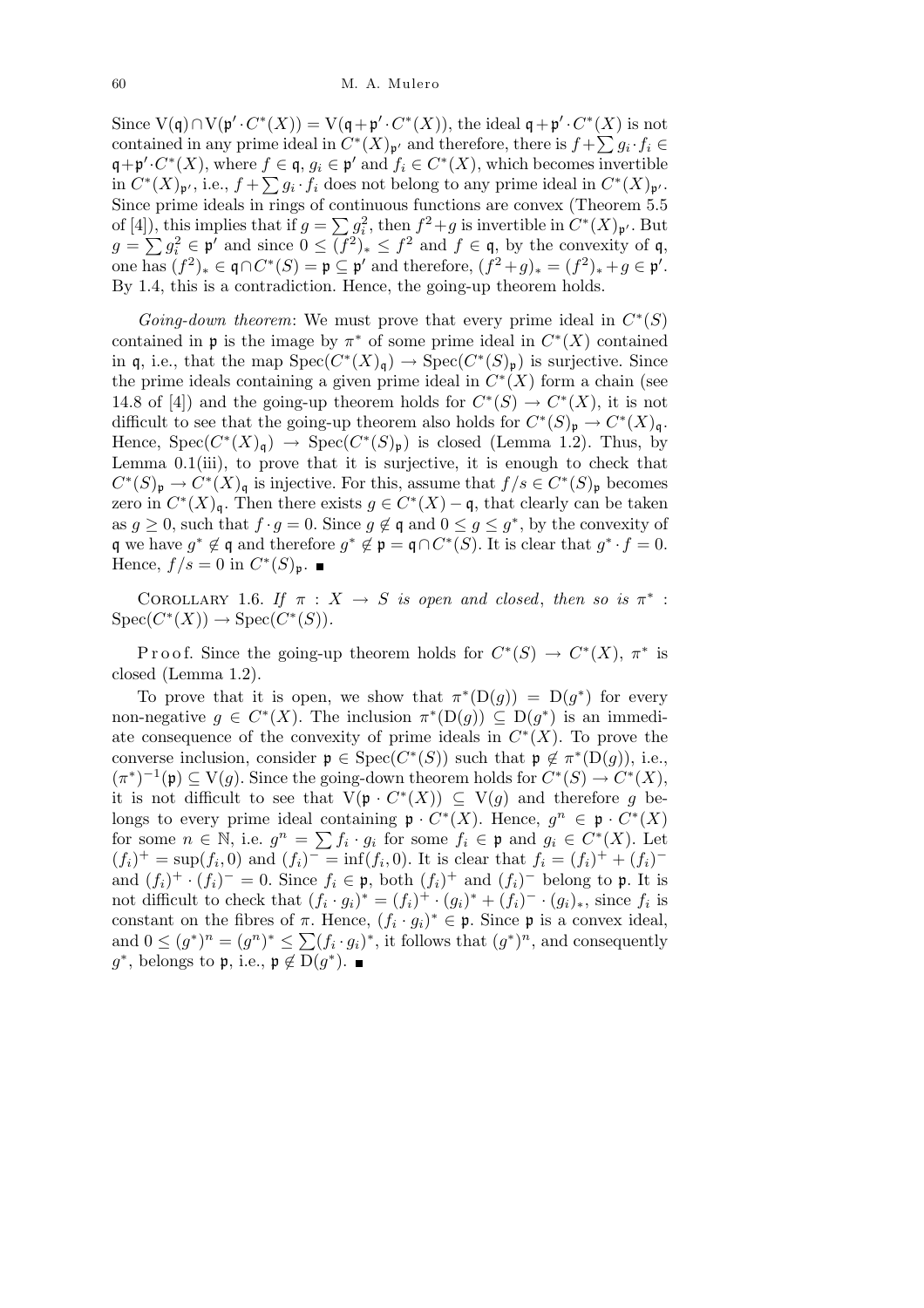COROLLARY 1.7 (Isiwata [5]). *If*  $\pi : X \to S$  *is open and closed, then so is its extension*  $\pi_{\beta}: \beta X \to \beta S$  *to the Stone–Cech compactifications.* 

 $P \text{ r o o f. For any open subset } U \text{ of } \beta X, \text{ we have } \pi_{\beta}(U) = \pi^*(r_X^{-1}(U)) \cap \beta S,$ where  $r_X$  is the continuous retraction of  $Spec(C^*(X))$  onto  $\beta X = M^*(X)$ .

LEMMA 1.8. *If*  $\pi: X \to S$  *is open and proper* (*closed and with all fibres compact*), *then*  $C(X)$  *is the ring of fractions of*  $C^*(X)$  *with respect to the multiplicatively closed subset*  $M_S = \{f \in C^*(S) : 0 \notin f(S)\}.$ 

P r o o f. Since the fibres of  $\pi$  are compact, every  $g \in C(X)$  is bounded on the fibres. Then we have on *S* the continuous functions  $g^*$  and  $g_*$  (see 1.3). It is clear that  $g \cdot (1 + (g^2)^*)^{-1} \in C^*(X)$  and  $(1 + (g^2)^*)^{-1} \in M_S$ . Thus, *g* can be written as the fraction

$$
g = \frac{g \cdot (1 + (g^2)^*)^{-1}}{(1 + (g^2)^*)^{-1}}.
$$

THEOREM 1.9. *If*  $\pi: X \to S$  *is open and proper*, *then the going-up and going-down theorems hold for the morphism*  $C(S) \rightarrow C(X)$  *and the map*  $\pi_s : \text{Spec}(C(X)) \to \text{Spec}(C(S))$  *is open and proper.* 

P r o o f. This follows from 1.5 and 1.6, because by 1.8, the morphism  $C(S) \to C(X)$  is a localization of  $C^*(S) \to C^*(X)$ , i.e.,

$$
C(S) = C^*(S)_{M_S} \to C^*(X)_{M_S} = C(X),
$$

and this implies that  $\pi^*$ : Spec( $C^*(X)$ )  $\rightarrow$  Spec( $C^*(S)$ ) sends Spec( $C^*(X)$ )  $-\text{Spec}(C(X))$  to  $\text{Spec}(C^*(S)) - \text{Spec}(C(S)).$ 

Example 1.10. Theorems 1.5 and 1.9 may be applied to some important classes of maps:

*•* It is a classical result that non-constant analytic maps between Riemann surfaces are open, hence any non-constant analytic map between compact Riemann surfaces is open and proper.

*•* It is well known and easy to prove that if a group *G* acts on a space *X* (i.e., there is a morphism of groups from *G* to the group of automorphisms of *X*) then the natural projection  $\pi : X \to X/G$  is open. For *G* finite it is also closed.

• If  $p: X \to S$  is a covering space in the classical sense (see definition in [7], p. 145), then it is open. It is easy to prove that if the cardinality of the fibres  $p^{-1}(s)$  is finite then *p* is also closed.

**2. On z-ideals and primary ideals.** The *zero-set* of a function *f ∈*  $C(X)$  is the set

$$
Z(f) = \{ x \in X : f(x) = 0 \}.
$$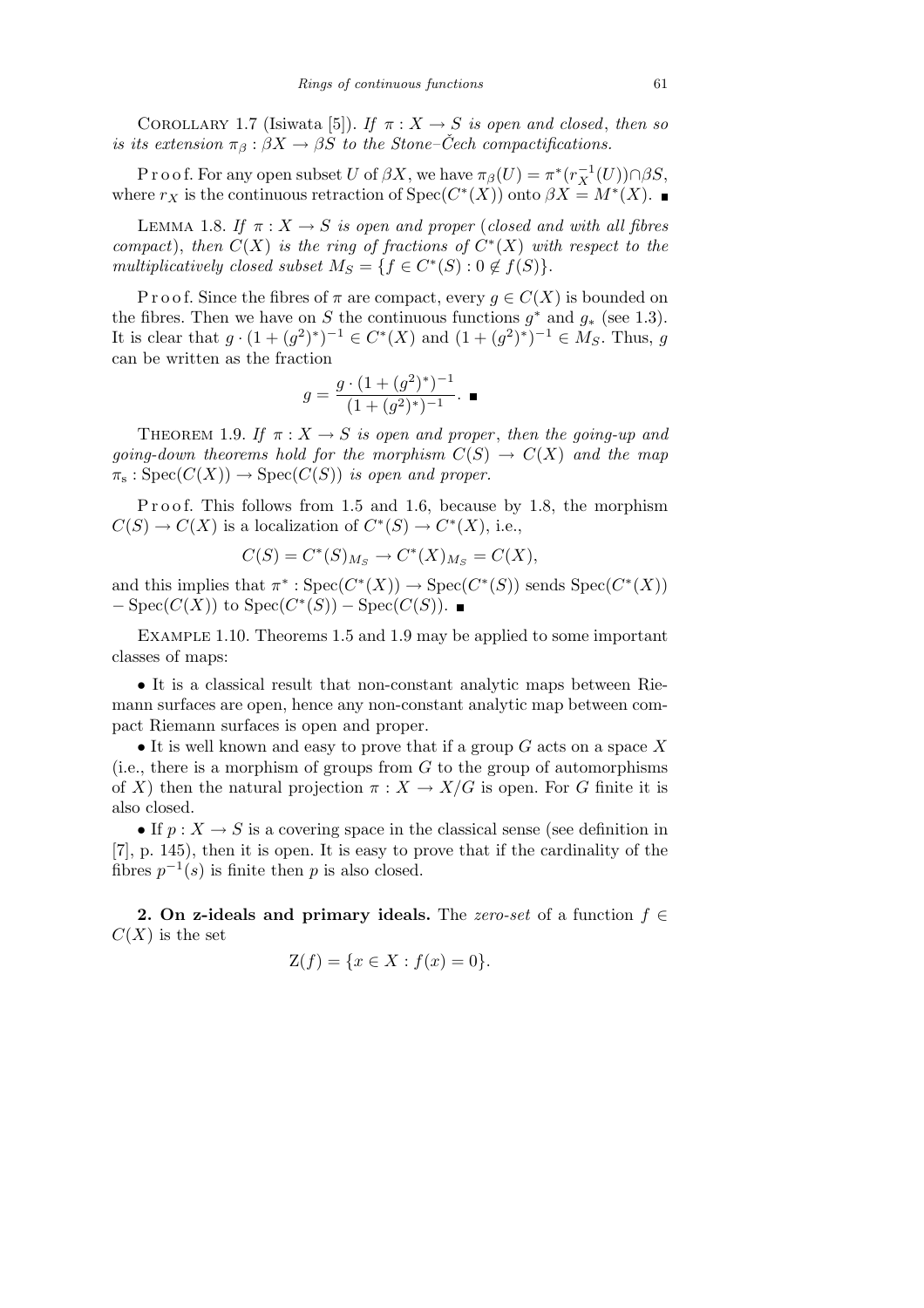Recall that an ideal *I* of  $C(X)$  is said to be a *z*-ideal if  $Z(f) = Z(g)$ and  $f \in I$  imply  $g \in I$ . This condition is equivalent to the following one:  $Z(f) \subseteq Z(g)$  and  $f \in I$  imply  $g \in I$ , because  $Z(f) \cap Z(g) = Z(f^2 + g^2)$ .

LEMMA 2.1. For any  $f_1, \ldots, f_n$  in  $C(X)$ , there exists  $g \in C(X)$  such *that any natural power of g divides every*  $f_i$  *and*  $Z(g) = Z(f_1) \cap \ldots \cap Z(f_n)$ *.* 

P r o o f. Let

$$
f(x) = \sup\{|f_i(x)|(1 + f_i(x)^2)^{-1} : 1 \le i \le n\}
$$

so that  $0 \le f(x) < 1$  for any  $x \in X$ . Define  $g = (\log f(x))^{-1}$  in  $X - \mathbb{Z}(f)$ and  $g = 0$  in  $\mathbb{Z}(f)$ . Clearly,  $\mathbb{Z}(g) = \mathbb{Z}(f_1) \cap \ldots \cap \mathbb{Z}(f_n)$ . For  $1 \leq i \leq n$  and  $k \in \mathbb{N}$ , define  $h_{ik} = f_i \cdot (\log f)^k$  on  $X - \mathbb{Z}(f)$  and  $h_{ik} = 0$  on  $\mathbb{Z}(f)$ . It is clear that  $h_{ik}$  is continuous, so we have  $f_i = h_{ik} \cdot g^k$  for every  $k \in \mathbb{N}$ .

COROLLARY 2.2. (i) *Every finitely generated ideal in*  $C(X)$  *is contained in a principal ideal.*

(ii) *Every z-ideal in C*(*X*) *is an inductive limit* (*direct limit*) *of principal ideals.*

(iii) *Every z-ideal I is a flat*  $C(X)$ *-module.* 

P r o o f. (i) This is an immediate consequence of 2.1.

(ii) Every module over a ring is the inductive limit of its finitely generated submodules (see [1], Chap. 2, Exercise 17). A finitely generated submodule of a z-ideal *I* is a finitely generated ideal  $(f_1, \ldots, f_n) \subseteq I$ . By Lemma 2.1, there exists a principal ideal (*g*) such that  $(f_1, \ldots, f_n) \subseteq (g) \subseteq I$ . Hence, principal ideals contained in *I* form a cofinal system of finitely generated submodules of *I* and therefore *I* is the inductive limit of these principal ideals.

(iii) It suffices to prove that for any ideal *J* of  $C(X)$ , the sequence  $0 \rightarrow$  $I \otimes_{C(X)} J \to I$  is exact (see [3] or [8]). For this, take any element  $\sum f_i \otimes g_i \in$  $I \otimes_{C(X)} J \to I$  is exact (see [5] or [6]). For this, take any element  $\sum f_i \otimes g_i \in I \otimes_{C(X)} J$  and set, as in 2.1,  $f_i = h_{i2} \cdot g^2$ . We can thus write  $\sum f_i \otimes g_i =$  $g \otimes (g \cdot \sum h_{i2} \cdot g_i)$ . Obviously, if  $\sum g_i \cdot f_i = 0$  then  $g \cdot \sum h_{i2} \cdot g_i = 0$ , and therefore  $\sum f_i \otimes g_i = 0$ .

N o t e 2.3. A particular case of Corollary 2.2(iii), when the z-ideal *I* is the ideal of all functions vanishing on a given closed set of a locally compact metrizable space, was proved by Muñoz [10].

PROPOSITION 2.4. Let  $I$  be a z-ideal and let  $J$  be an ideal of  $C(X)$ . If  $V(J) \subseteq V(I)$ , *i.e.*, *if*  $I \subseteq rad(J)$ , *then*  $I \subseteq J$ *.* 

Proof. By Lemma 2.1, given  $f \in I$  we can take  $g \in I$  such that  $f$  is a multiple of every power of *g*. Since  $I \subseteq rad(J)$ , some power of *g* belongs to *J*, and then  $f \in J$ . ■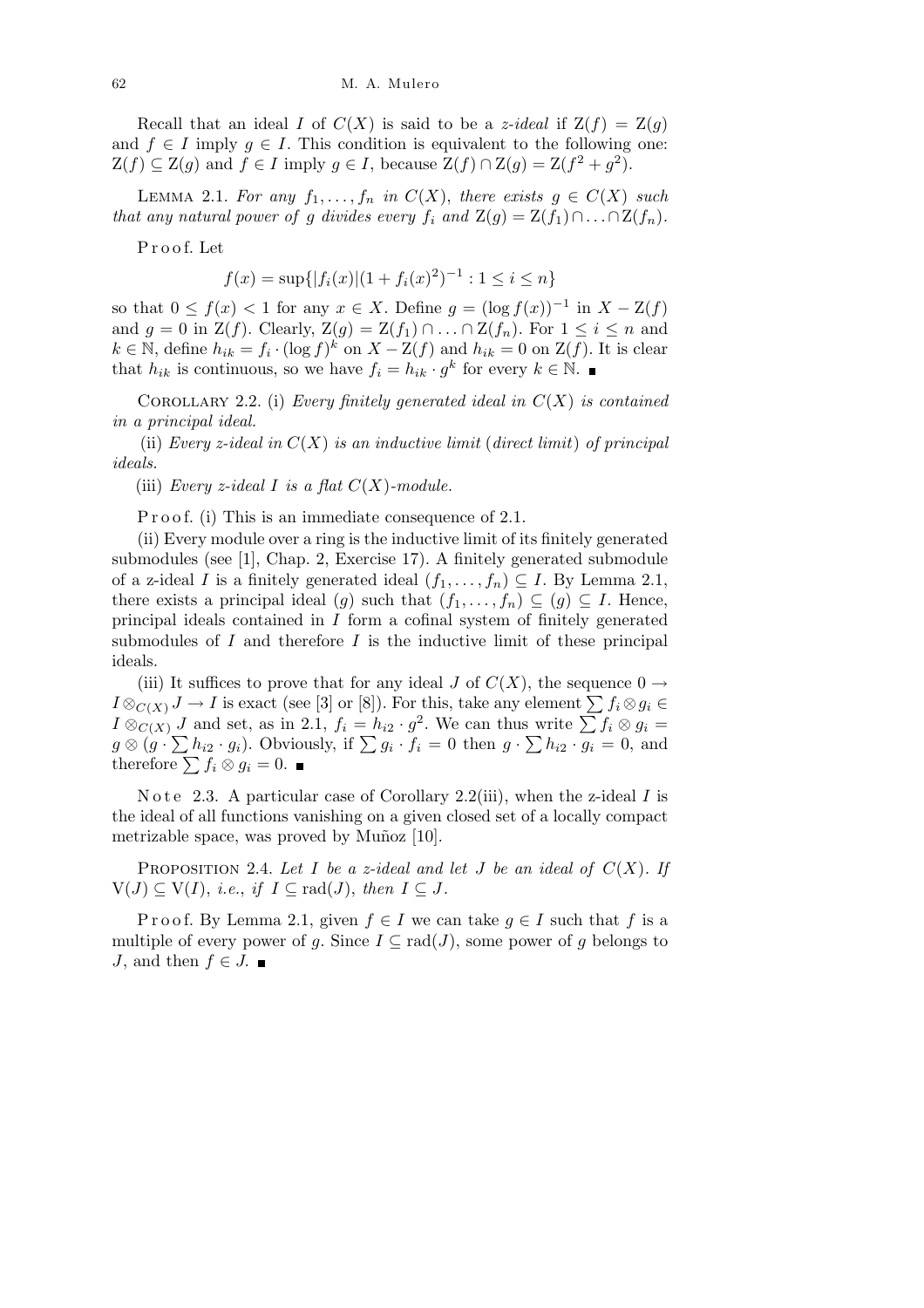COROLLARY 2.5. (i) If the radical of an ideal I of  $C(X)$  is a z-ideal then  $I = rad(I)$ .

(ii) An ideal  $I$  of  $C(X)$  is a z-ideal if and only if every minimal over*ideal of I is a z-ideal.*

P r o o f. (i) This follows immediately from Proposition 2.4.

(ii) The necessity of the condition was proved in [6] (see also [4], Theorem 14.7). The converse follows from (i), because if every minimal over-ideal of *I* is a z-ideal, then the intersection of these ideals, which is just  $rad(I)$ , is also a z-ideal.

Recall that an ideal q of a ring *A* is called *primary* if the only zero-divisors of the quotient ring *A/*q are nilpotent elements. Every ideal whose radical is a maximal ideal is a primary ideal. Since every maximal ideal in  $C(X)$  is a z-ideal (see 2.7 of [4]), Corollary 2.5(ii) allows us to determine all primary ideals of *C*(*X*) with maximal radical.

COROLLARY 2.6. The only primary ideals in  $C(X)$  having as radical a *maximal ideal are the maximal ideals.*

We finish this section with another application of Proposition 2.4.

PROPOSITION 2.7. Let *I* be a *z*-ideal in  $C(X)$ . A  $C(X)$ -module *M* is *annihilated by I*, *i.e.*,  $I \cdot M = 0$ , *if and only if*  $\text{Supp}(M) \subseteq \text{V}(I)$ *.* 

P r o o f. The necessity is a well known general result. To prove the sufficiency it is enough to show that  $I \cdot N = 0$  for every finitely generated submodule *N* of *M*. For any of these submodules we have

 $V(\text{Ann}(N)) = \text{Supp}(N) \subseteq \text{Supp}(M) \subseteq V(I)$ ,

where  $\text{Ann}(N) = \{f \in C(X) : f \cdot m = 0, \forall m \in N\}$ . From Proposition 2.4, it follows that *I* ⊆ Ann(*N*). ■

**3. Flat** *C*(*X*)**-modules.** It is well known that a module over a principal ideal domain is flat if and only if it is torsion-free. Rings of continuous functions are not domains, so that to obtain similar flatness criteria for these rings, it is necessary to redefine the concept of torsion-free module.

Definition 3.1 (Neville [11]). A *C*(*X*)-module *M* is *quasi-torsion-free* if, for every exact sequence of  $C(X)$ -modules  $0 \to K \to F \to M \to 0$ , where *F* is a flat module, and for every  $f \in C(X)$ , the equality  $(f) \cdot F \cap K = (f) \cdot K$ is satisfied.

Since the  $C(X)$ -module F is assumed to be flat, it is an easy exercise to prove that this condition holds if and only if  $Tor_1(M, C(X)/I) = 0$  for every principal ideal *I*.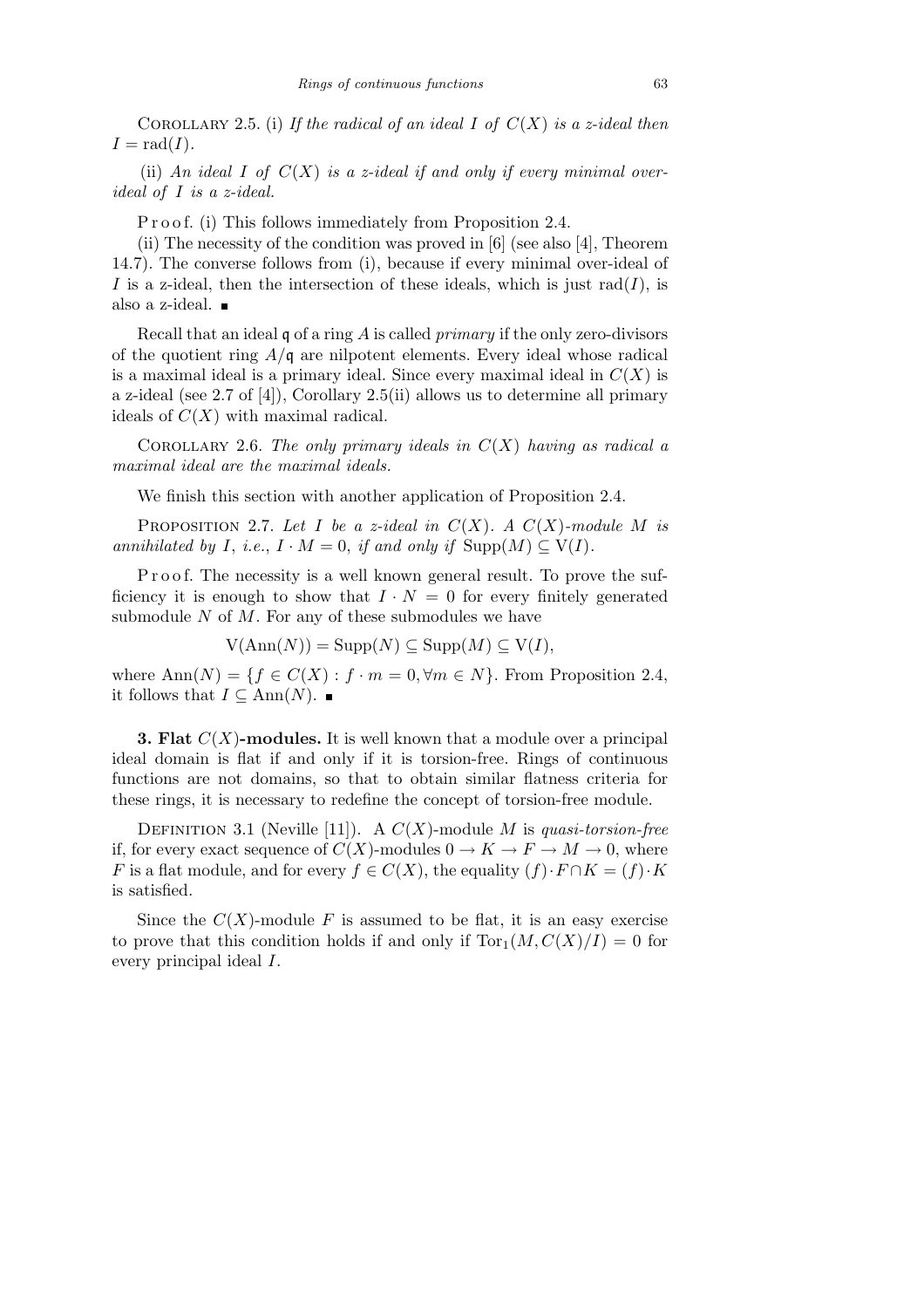THEOREM 3.2 (Neville [11]). If X is an F-space, then a  $C(X)$ -module *M is flat if and only if it is quasi-torsion-free.*

Proof. If *X* is an F-space, then every finitely generated ideal in  $C(X)$ is principal (see 14.25 of [4]). From a well known flatness criterion (see, for instance, Theorem 1 of Chapter 2 of [8]), it follows immediately that *M* is flat if and only if it is quasi-torsion-free.  $\blacksquare$ 

THEOREM 3.3. A  $C(X)$ -module M of finite presentation is a flat (or *equivalently, a projective*)  $C(X)$ -module if and only if it is quasi-torsion*free.*

Proof. Since M is finitely presented, it is flat if and only if Tor<sub>1</sub> $(M, C(X)/m) = 0$  for every maximal ideal m in  $C(X)$  ([3], Corollary 2, Ch. II, 3). As every maximal ideal in  $C(X)$  is a z-ideal, it is an inductive limit of principal ideals (Corollary 2.2(ii)), so that, if  $Tor_1(M, C(X)/I) = 0$ for every principal ideal *I*, then  $Tor_1(M, C(X)/m) = 0$  for every maximal ideal  $m$  and therefore, M is flat.  $\blacksquare$ 

DEFINITION 3.4. We shall say that a module *M* over a ring *A* is *torsionfree* if no element of *M*, different from zero, is annihilated by a non-zerodivisor of *A*, in other words, if  $Tor_1(M, A/(a)) = 0$  whenever *a* does not divide zero.

Theorem 3.5. *Assume that every closed set in X is a zero-set. Then a C*(*X*)*-module M of finite presentation is flat* (*or equivalently*, *projective*) *if and only if it is torsion-free.*

Proof. The module *M* is flat if and only if  $Tor_1(M, C(X)/m) = 0$  for every maximal ideal  $\mathfrak{m}$  in  $C(X)$  ([3], Corollary 2, Ch. II, 3). If a given maximal  $\mathfrak{m}$  in  $C(X)$  contains a non-zero-divisor function  $f$  then, by Lemma 2.1, every finite family  $f_1, \ldots, f_n$  of elements of  $\mathfrak m$  is contained in a principal ideal generated by a function *g* such that  $Z(g) = Z(f_1) \cap ... \cap Z(f_n) \cap Z(f)$ . This  $g$  is not a zero divisor and thus  $m$  is an inductive limit of principal ideals generated by non-zero-divisor functions. Thus, if *M* is torsion-free then  $Tor_1(M, C(X)/m) = 0$ .

For any other maximal ideal in  $C(X)$  there is no problem, because if every element of a maximal ideal m is a zero divisor, then every element of m becomes zero in the local ring  $C(X)$ <sub>m</sub> and we conclude that this local ring is a field. Explicitly, since every closed set in *X* is a zero-set, given  $f \in \mathfrak{m}$ ,  $f \neq 0$ , we may take a non-zero function *g* in  $C(X)$  such that  $Z(g)$  is the closure of *X* − Z(*f*). This function *g* satisfies  $g \cdot f = 0$  and  $g \notin \mathfrak{m}$ , the latter because  $f^2 + g^2$  is not a zero divisor and so it does not belong to m. This implies that  $f = 0$  in  $C(X)_{\mathfrak{m}}$ , and hence that  $C(X)_{\mathfrak{m}}$  is a field.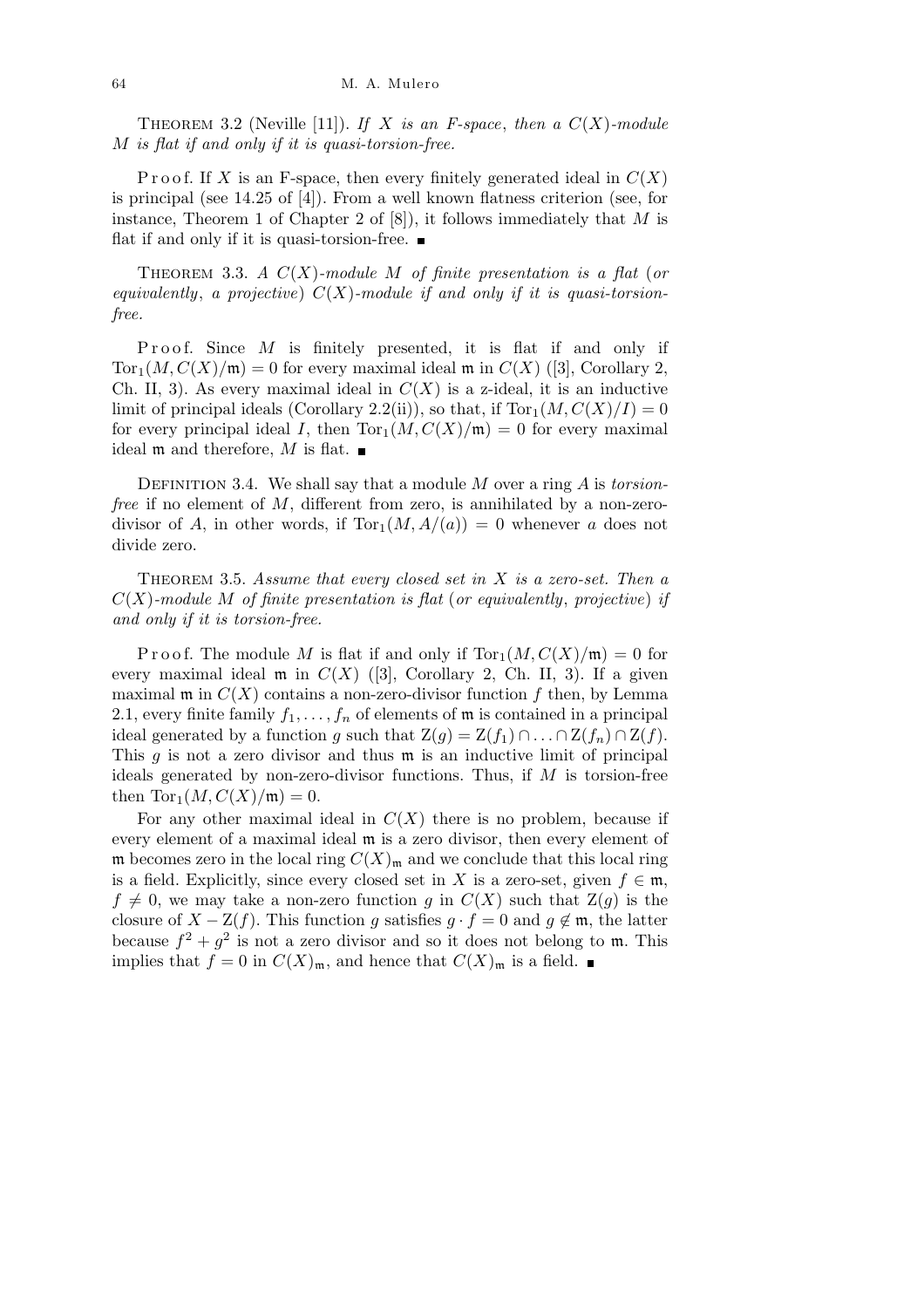Example 3.6. The following example shows that the condition of being torsion-free given in Definition 3.4 is weaker than the one given in Definition 3.1, and that the flatness criterion proved in Theorem 3.5 does not hold without the hypothesis of *M* being a *C*(*X*)-module of finite presentation.

Let  $\mathfrak p$  be a minimal prime ideal of  $C(X)$  contained in the maximal ideal  $\mathfrak m$ of all functions vanishing at a given point *x*. Assume that the ideal  $\eta_x$  of all functions vanishing on some neighbourhood of *x* is not prime (for instance, take  $X = \mathbb{R}$ , so that  $\eta_x$  is strictly contained in p. The residue class ring  $C(X)/p$  is torsion-free because every element of p is a zero divisor. The condition  $\text{Tor}_1(C(X)/\mathfrak{p}, C(X)/(f)) = 0$  is equivalent to the exactness of the sequence

$$
0 \to C(X)/\mathfrak{p} \otimes_{C(X)} (f) = (f)/(f) \cdot \mathfrak{p} \to C(X)/\mathfrak{p},
$$

i.e., to the equality  $\mathfrak{p} \cap (f) = (f) \cdot \mathfrak{p}$ . If  $f \in \mathfrak{p}$  this equality becomes  $(f) = (f) \cdot \mathfrak{p}$ , which implies the existence of a function *g* in **p** such that  $(g-1) \cdot f = 0$ , and we conclude that *f* vanishes on a neighbourhood of *x*.

Therefore,  $\text{Tor}_1(C(X)/\mathfrak{p}, C(X)/(f)) \neq 0$  whenever *f* belongs to  $\mathfrak{p} - \eta_x$ . Hence,  $C(X)/p$  is not quasi-torsion-free and, a fortiori, it is not flat.

**Acknowledgments.** This paper is based in part on the author's doctoral dissertation, written under the supervision of Professor J. B. Sancho de Salas. The author wishes to express her gratitude to Professors J. A. Navarro González and J. B. Sancho de Salas for the valuable advice and encouragement given during the preparation of this paper.

## **References**

- [1] M. A tivah and I. G. M acDonald, *Introduction to Commutative Algebra*, Addison-Wesley, 1969.
- [2] R. B k ouche, *Couples spectraux et faisceaux associés. Applications aux anneaux de fonctions*, Bull. Soc. Math. France 98 (1970), 253–295.
- [3] N. Bourbaki, *Algèbre commutative*, Ch. 1 and 2, Hermann, 1961.
- [4] L. Gillman and M. Jerison, *Rings of Continuous Functions*, Springer, 1976.
- [5] T. I siwata, *Mappings and spaces*, Pacific J. Math. 20 (1967), 455–480.
- [6] C. W. Khols, *Prime ideals in rings of continuous functions II*, Duke Math. J. 2 (1958), 447–458.
- [7] W. S. Massey, *Algebraic Topology: An Introduction*, Springer, 1967.
- [8] H. Matsumura, *Commutative Algebra*, 2nd ed., Benjamin, 1980.
- [9] M. A. Mulero Díaz, *Revestimientos finitos y álgebras de funciones continuas*, Ph.D. Thesis, Univ. de Extremadura, 1992.
- [10] J. M u ˜n o z D´ı a z, *Caracterizaci´on de las ´algebras diferenciales y s´ıntesis espectral para m´odulos sobre tales ´algebras*, Collect. Math. 23 (1972), 17–83.